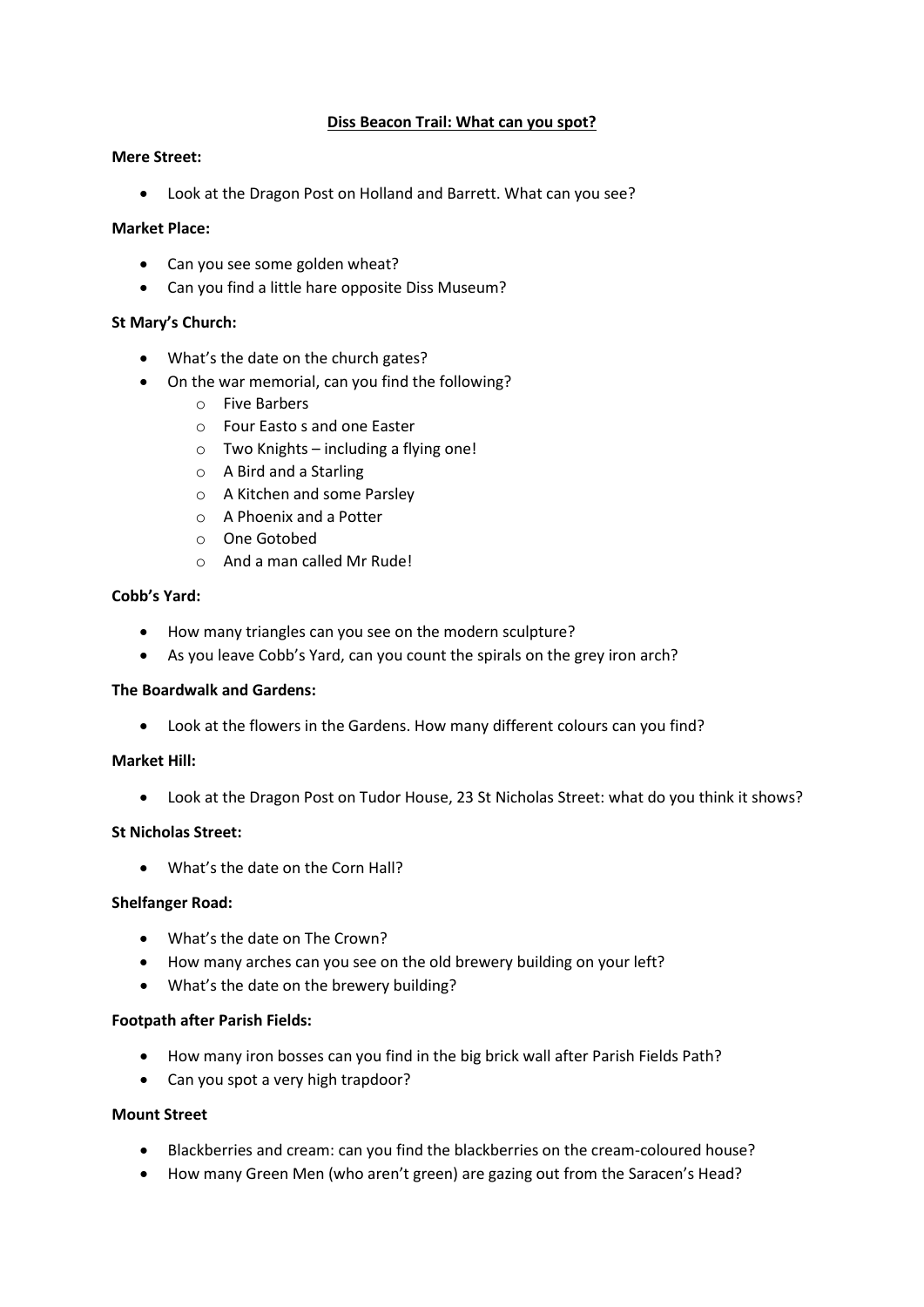- Count the golden arrows on the fence opposite the Saracen's Head!
- The Saracen is having a staring competition. But with whom?

# **The Entry**

- What's creeping along the roof of the pink house at the top of The Entry?
- How many black crosses on Diss Church of England Junior Academy?

### **Mere Street**

• What's the date on Park House?

### **Madgett's Walk**

• How many circles in the railings around the Mere?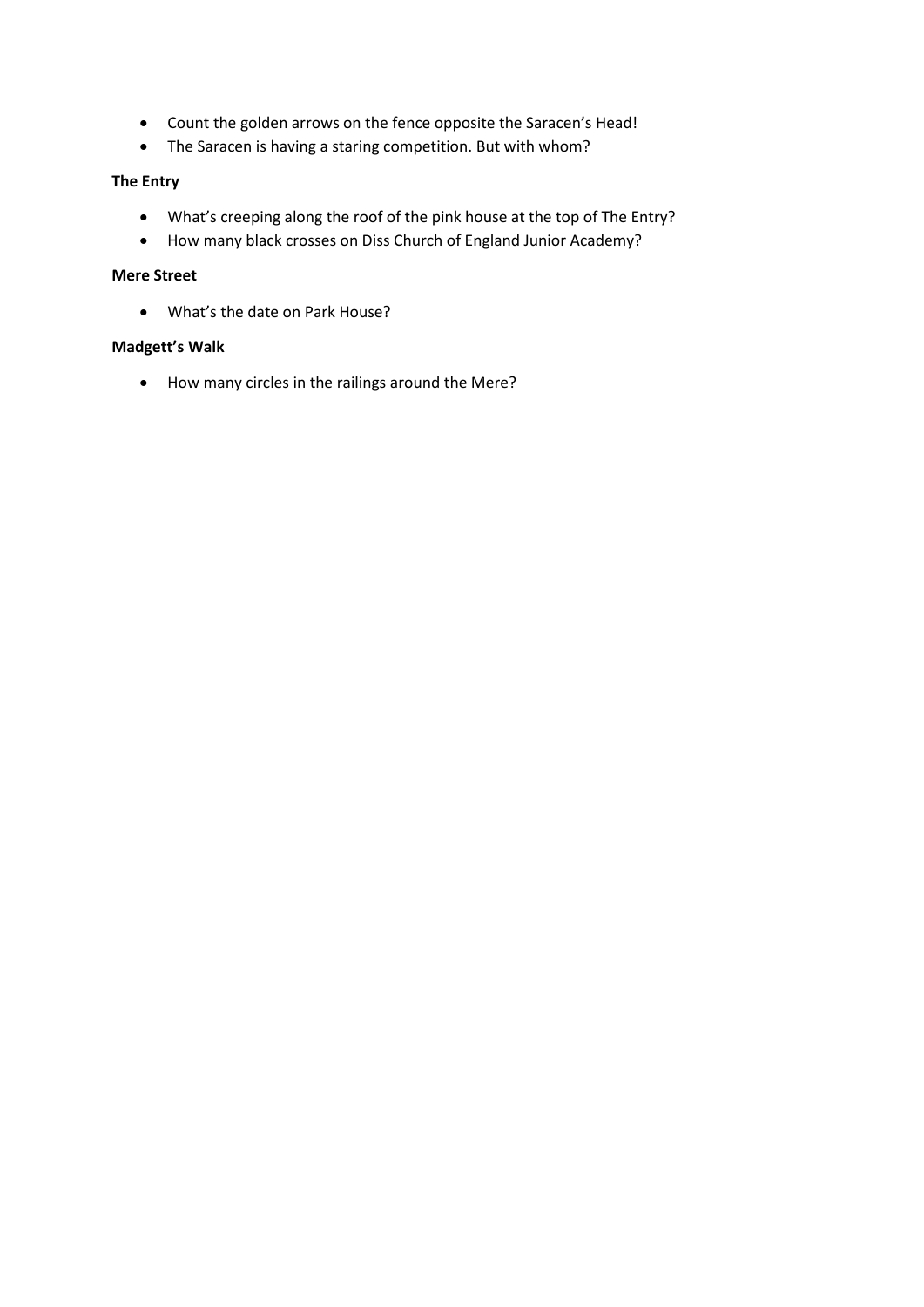# **Diss Beacon Trail: What can you spot? [Answers]**

### **Mere Street:**

• Look at the Dragon Post on Holland and Barrett. What can you see? [An Angel]

# **Market Place:**

- Can you see some golden wheat? [Gilded detailing over the windows of Yorkshire Building Society]
- Can you find a little hare opposite Diss Museum? [Pargetted hare on Candies: this could be remains of decoration from when the building was a butcher's.]

# **St Mary's Church:**

- What's the date on the church gates? [1898, A stands for Amyot. Peep through church gates and look left to discover more about Dr Amyot]
- On the war memorial, can you find the following?
	- o Five Barbers
	- o Four Easto s and one Easter
	- o Two Knights including a flying one!
	- o A Bird and a Starling
	- o A Kitchen and some Parsley
	- o A Phoenix and a Potter
	- o One Gotobed
	- o And a man called Mr Rude!

### **Cobb's Yard:**

- How many triangles can you see on the modern sculpture?
- As you leave Cobb's Yard, can you count the spirals on the grey iron arch? [24]

### **The Boardwalk and Gardens:**

• Look at the flowers in the Gardens. How many different colours can you find?

### **Market Hill:**

• Look at the Dragon Post on Tudor House, 23 St Nicholas Street: what do you think it shows? [On one side it shows the Annunciation with the Angel Gabriel and the Virgin Mary, and on the other, the Nativity.]

### **St Nicholas Street:**

• What's the date on the Corn Hall? [1854]

### **Shelfanger Road:**

- What's the date on The Crown? [1878]
- How many arches can you see on the old brewery building on your left? [21]
- What's the date on the brewery building? [19th May 1788]

### **Footpath after Parish Fields:**

• How many iron bosses can you find in the big brick wall after Parish Fields Path? [2]